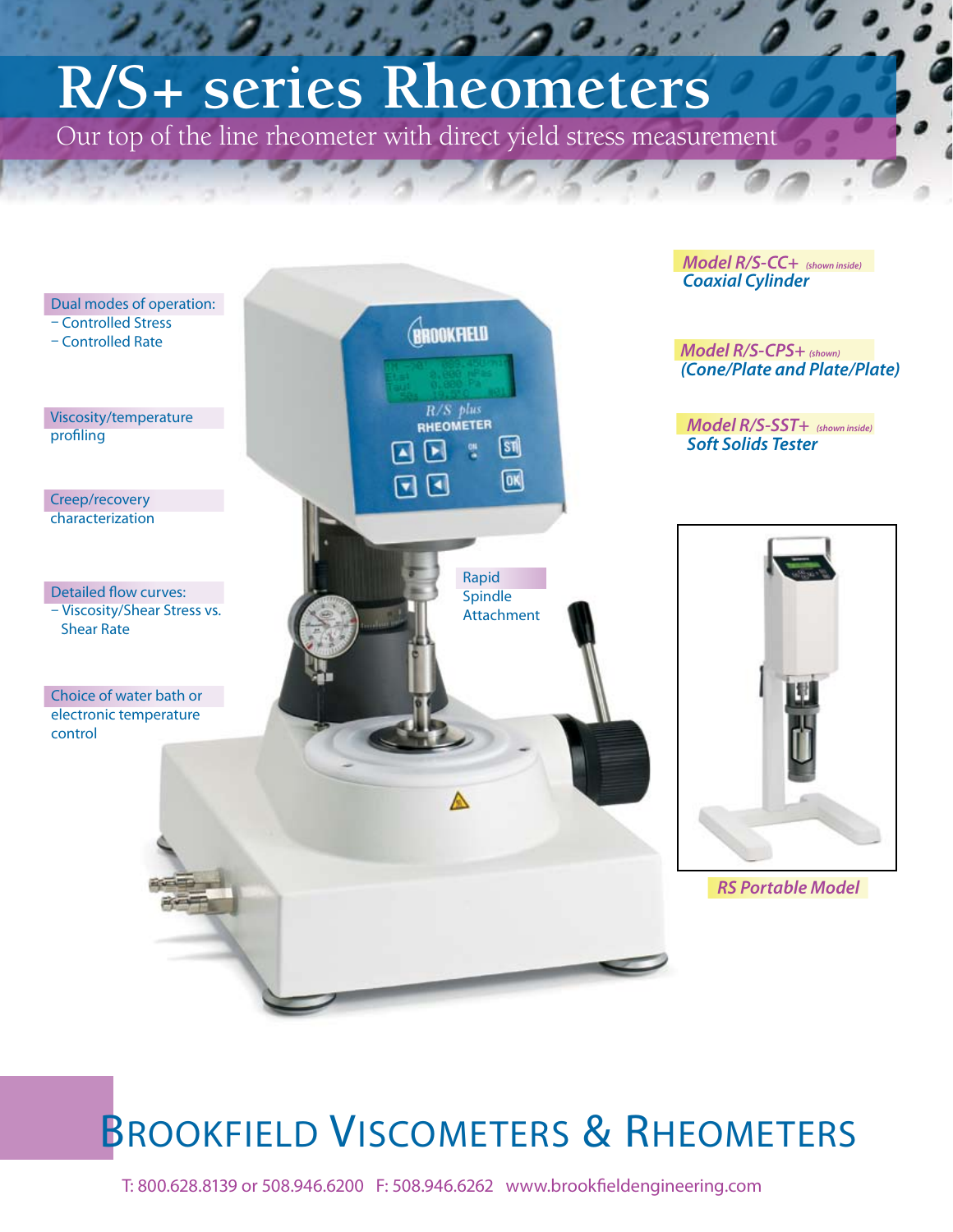## R/S+ series Rheometers

#### *Controlled Stress and Rate — The Perfect Rheometer for QC and R*&*D*

The R/S Plus Rheometer is available in three configurations: Model **R/S Coaxial Cylinder**, Model **R/S-CPS** (cone/plate or plate/plate) and Model **R/S-SST** (soft solids tester/vane) for a variety of sample types.

The rotational motor developed for this rheometer utilizes a high dynamic precision drive system without gearing or mechanical force transducers. The torque is therefore controlled without deflection. A 400,000 line optical encoder carefully measures spindle position during rotation. This combination of motor drive and optical encoder enables the R/S to be controlled via Controlled Shear Stress (CSS) or Controlled Shear Rate (CSR). With its wide torque range capability (0.05 to 50 mN•m), the R/S Plus Rheometer can handle most applications usually limited to the high-end research Rheometers.

Controlled Shear Rate provides important information on flow behavior showing how viscosity changes with spindle speed and time. Data analysis using RHEO3000 software allows for plotting of flow curves, quality control min/max limits, math models, data averaging and many more analysis functions.

Making measurements using Controlled Shear Stress allows the operator to make direct yield stress measurements and determine creep properties and the presence of elastic behavior. Of special note is the enhanced encoder which provides detailed measurement data on relaxation and recovery behavior after the stress is removed.

#### Dual Operation Modes (CSS and CSR):

The key to meaningful rheological data and the conclusions drawn from it is to select test parameters that reproduce the conditions experienced by the sample in the real world. Capable of operating with either stress or rate as the control parameter, the dual capability of the R/S Rheometer provides the very best of both worlds. Controlled shear stress/shear rate operation makes it easy to study material behavior — from initial yield to flow curve response.

#### Torque Range and Resolution:

With its broad torque range, the R/S can apply stress/rates to the sample which mimic the operating conditions throughout the whole process. The R/S can simulate high speed mixing, pumping and spraying as well as low shear rate or stress conditions to evaluate sample leveling.

| RS Rheometers with serial numbers beginning with "302" and<br><b>R/S Spindle</b><br>"303" use different spindles. Call for details. |                    |                             |                   |                   |
|-------------------------------------------------------------------------------------------------------------------------------------|--------------------|-----------------------------|-------------------|-------------------|
|                                                                                                                                     | <b>VISCOSITY</b>   | <b>SHEAR</b>                | <b>MAX. SHEAR</b> | <b>SAMPLE</b>     |
| <b>SPINDLE</b>                                                                                                                      | RANGE (Pa-s)       | <b>RATE</b>                 | <b>STRESS</b>     | <b>VOLUME</b>     |
| <b>COAXIAL</b>                                                                                                                      |                    |                             |                   |                   |
| $CC3-DG$                                                                                                                            | 0.002-191          | 3-4344 sec <sup>1</sup>     | 83 Pa             | 16ml              |
| CC3-DGL*                                                                                                                            | $0.001 - 133$      | 4-5039 sec <sup>1</sup>     | 67 Pa             | 21mL              |
| $CC3-48*$                                                                                                                           | $0.001 - 401$      | 4-5142 sec <sup>1</sup>     | 206 Pa            | 70 <sub>mL</sub>  |
| $CC3-45*$                                                                                                                           | 0.005-1512         | 1-1290 sec <sup>1</sup>     | 195 Pa            | 100 <sub>mL</sub> |
| $CC3-40$                                                                                                                            | 0.004-1338         | 2-2148 sec <sup>1</sup>     | 287 Pa            | 45mL              |
| $CC3-25$                                                                                                                            | 0.026-8830         | 1-1291 sec <sup>1</sup>     | 1140 Pa           | 17mL              |
| $CC3-14$                                                                                                                            | 0.151-50349        | 1-1291 sec <sup>1</sup>     | 6500 Pa           | 3mL               |
| $CC3-8$                                                                                                                             | 0.813-271108       | 1-1291 sec <sup>1</sup>     | 35000 Pa          | 0.5mL             |
|                                                                                                                                     |                    |                             |                   |                   |
| <b>CONE</b>                                                                                                                         |                    |                             |                   |                   |
| <b>RC3-25-1</b>                                                                                                                     | 0.061-20372        | 4-6000 sec <sup>1</sup>     | 12223 Pa          | 0.08mL            |
| RC3-25-2                                                                                                                            | 0.122-40743        | 2-3000 sec <sup>1</sup>     | 12223 Pa          | 0.3 <sub>ml</sub> |
| <b>RC3-50-1</b>                                                                                                                     | 0.008-2547         | 4-6000 sec <sup>1</sup>     | 1528 Pa           | 0.7 <sub>ml</sub> |
| <b>RC3-50-2</b>                                                                                                                     | 0.015-5093         | 2-3000 sec <sup>1</sup>     | 1528 Pa           | 1.5mL             |
| RC3-75-1*                                                                                                                           | $0.002 - 755$      | 4-6000 sec <sup>1</sup>     | 453 Pa            | 2.0 <sub>ml</sub> |
| RC3-75-2*                                                                                                                           | 0.005-1509         | 2-3000 sec <sup>1</sup>     | 453 Pa            | 3.9 <sub>ml</sub> |
|                                                                                                                                     |                    |                             |                   |                   |
| PLATE (1mm Gap)                                                                                                                     |                    |                             |                   |                   |
| <b>RP3-25</b>                                                                                                                       | 0.373-124500       | $1 - 1309$ sec <sup>1</sup> | 16297 Pa          | 0.5mL             |
| <b>RP3-50</b>                                                                                                                       | 0.023-7794         | $2 - 2618$ sec <sup>1</sup> | 2040 Pa           | 2mL               |
| RP3-75*                                                                                                                             | 0.005-1528         | 3-3927 sec <sup>-1</sup>    | 600 Pa            | 4.5mL             |
|                                                                                                                                     |                    |                             |                   |                   |
| <b>VANE</b>                                                                                                                         | <b>VANE</b>        | <b>VANE</b>                 |                   | <b>SHEAR</b>      |
| <b>SPINDLE</b>                                                                                                                      | <b>LENGTH (mm)</b> | <b>DIAMETER</b> (mm)        |                   | <b>STRESS</b>     |
| $V3 - 80 - 40$                                                                                                                      | 80                 | 40                          |                   | 6-200 Pa          |
| $V3 - 60 - 30$                                                                                                                      | 60                 | 30                          |                   | 15-505 Pa         |
| $V3 - 40 - 20$                                                                                                                      | 40                 | 20                          |                   | 51-1700 Pa        |
| $V3 - 30 - 15$                                                                                                                      | 30                 | 15                          |                   | 120-4000 Pa       |
| V3-20-10                                                                                                                            | 20                 | 10                          |                   | 408-13600 Pa      |
| $V3 - 10 - 5$                                                                                                                       | 10                 | 5                           |                   | 3276-109200 Pa    |

 $*$ For use with water bath version only  $1$  Pa $*$ s =  $1,000$  cP Notes: 1) Values based on minimum speed of 1 RPM and maximum speed of 1000 RPM

2) 75 mm plates cannot be used with Peltier Plate or electrically heated rheometers

#### **Instrument Specifications**

| Torque:                       | $0.05 - 50$ mN $\bullet$ m |
|-------------------------------|----------------------------|
| Torque Resolution:            | $0.01 \text{ mN}$          |
| Angular Resolution: 15.7 urad |                            |
| Speed:                        | $0.1 - 1,000$ RPM          |

## BROOKFIELD VISCOMETERS & RHEOMETERS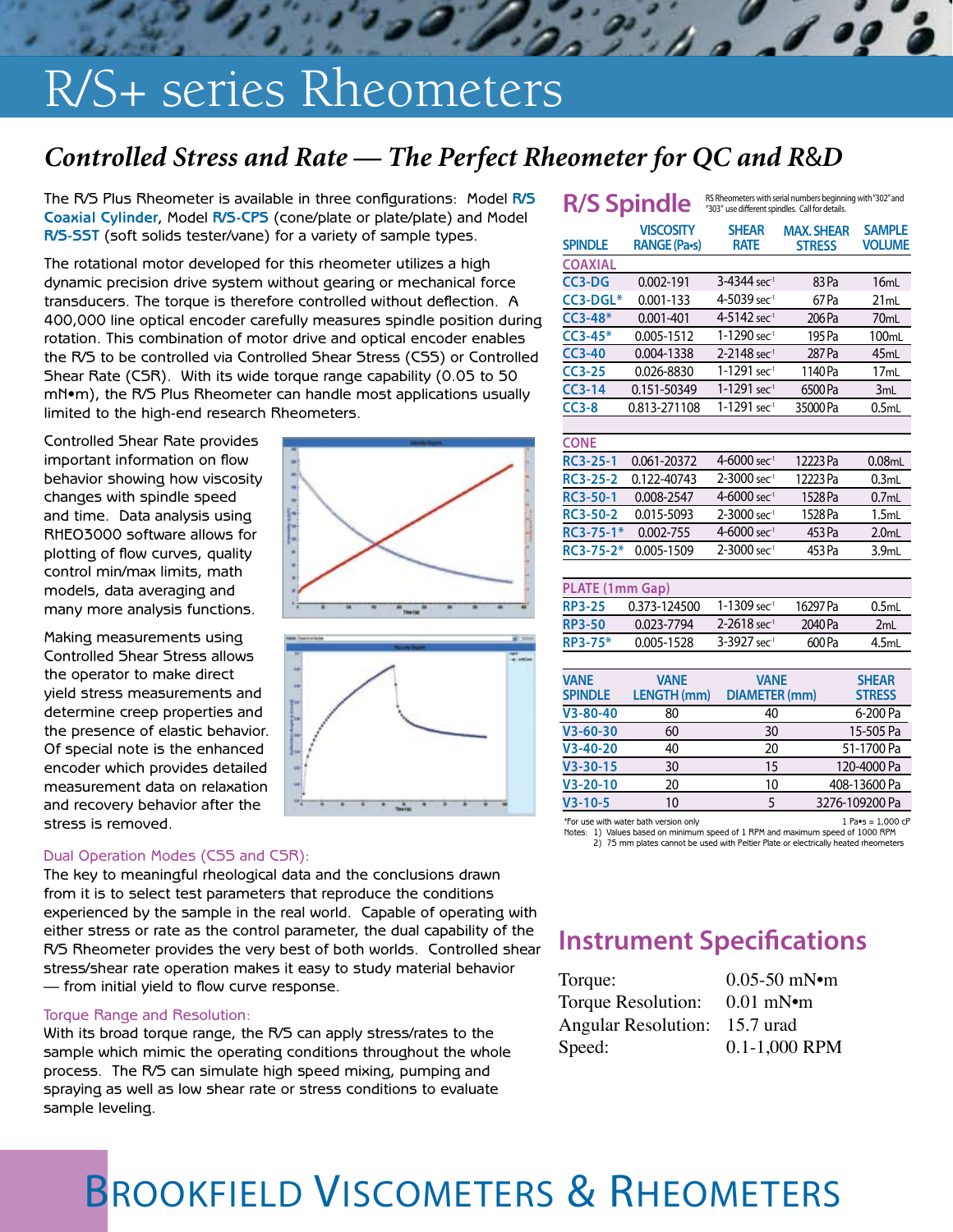# P. de Processie Coaxial Cylinder Rheometer



#### **Sample Chamber Options**

| <b>Chambers</b>                  | <b>Temperature</b>                   |
|----------------------------------|--------------------------------------|
| <b>Immersion Chambers</b>        | -20 $^{\circ}$ C to 180 $^{\circ}$ C |
| <b>FTK Water Jacket Chambers</b> | -20°C to 180°C                       |
| <b>Disposable Chambers</b>       | -20 $\degree$ C to 180 $\degree$ C   |



Coaxial Cylinder Spindles, Chambers and Water Jacket



Optional Disposable Spindle System for Coaxial Cylinder

#### **What's Included?**

 $e^{c}$ 

Instrument Base

#### **Optional Accessories**

Choice of Spindle Geometries RHEO3000 Software Viscosity Standards Water Bath (Brookfield, Julabo, Lauda) Additional Spindles/Chambers, including Vanes Disposable Spindles/Chambers FTK Water Jacket for Temperature Control Quick Connect Bayonet Chambers PT-E Immersion Temperature Sensor PT100 KE Cooling Device\* Cone/Plate Adapter \*required for temperatures under +90° to +180°C

#### **Features & Benefits**

Coaxial spindle/chamber geometry provides accurate shear rate control and absolute viscosity measurements for single point QC or full rheological profiling

Small sample size facilitates rapid temperature control during testing

Standalone operation permits use on production floor

#### **Applications**

Chemicals Inks Paints Dairy Products Oils Slurries

Coatings Juices Polymer Solutions



Optional Cone/Plate Accessory for R/S-CC+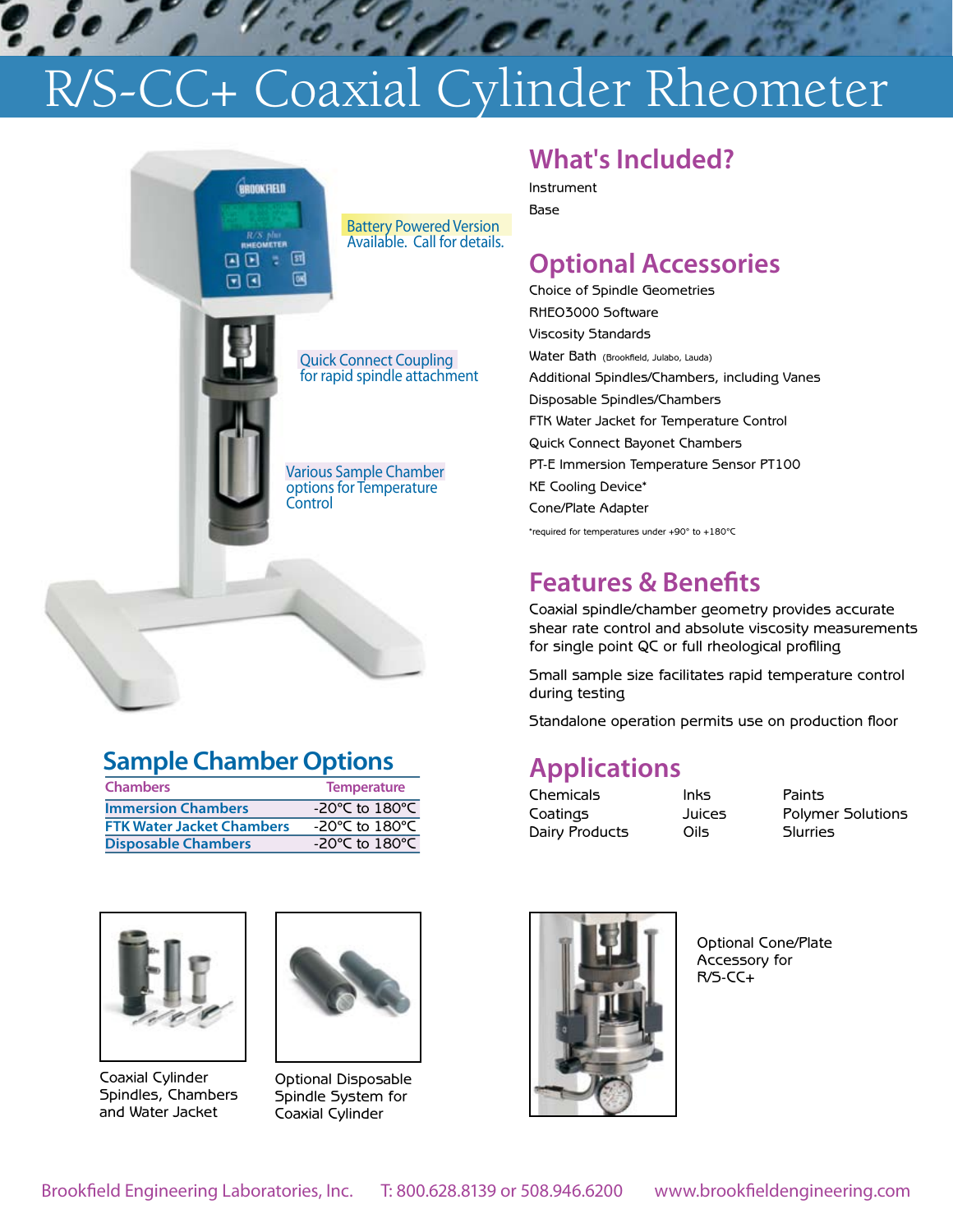## R/S-SST+ Soft Solids Tester



#### Rugged base with adjustable sample container clamp



Quality Control Mode enables tolerance bands to be placed around measurement data for immediate visual pass/fail

determination

information and test data on viscoelastic behavior

30

QUALITY CONTROL MODE

#### **What's Included?**

Instrument Base

#### **Optional Accessories**

Choice of one Vane Spindle RHEO3000 Software with Soft Solids Module Viscosity Standards Water Bath (Brookfield, Julabo, Lauda) Additional Vane Spindles Coaxial Cylinders

#### **Features & Benefits**

Easy-to-test method using vane spindle geometry for materials with particulates, slurries and stiff pastes

Provides data that relates to viscoelastic characteristics such as yield stress, shear modulus (stiffness of material structure when intact), and creep

Quantifies meaningful properties like wobbliness, sloppiness, consistency and texture

Vane spindle geometry allows spindle insertion without compromising sample structure

Can also be used with coaxial cylinders for complete flow curve analysis

#### **Applications**

Adhesives Gels Sealants Foods

Cosmetics Pastes Viscous Polymers

#### **R/S-SST Spindle Ranges**

| <b>Spindle</b> | <b>Shear Stress Range (Pa)</b> |
|----------------|--------------------------------|
| V80-40         | $6 - 200$                      |
| $V60-30$       | 15-505                         |
| $V40-20$       | 51-1700                        |
| $V30-15$       | 120-4000                       |
| $V20-10$       | 408-13600                      |
| $V10-5$        | 3276-109200                    |

Custom vane spindles available. Call for details.

## BROOKFIELD VISCOMETERS & RHEOMETERS

Tin

**Software** provides visual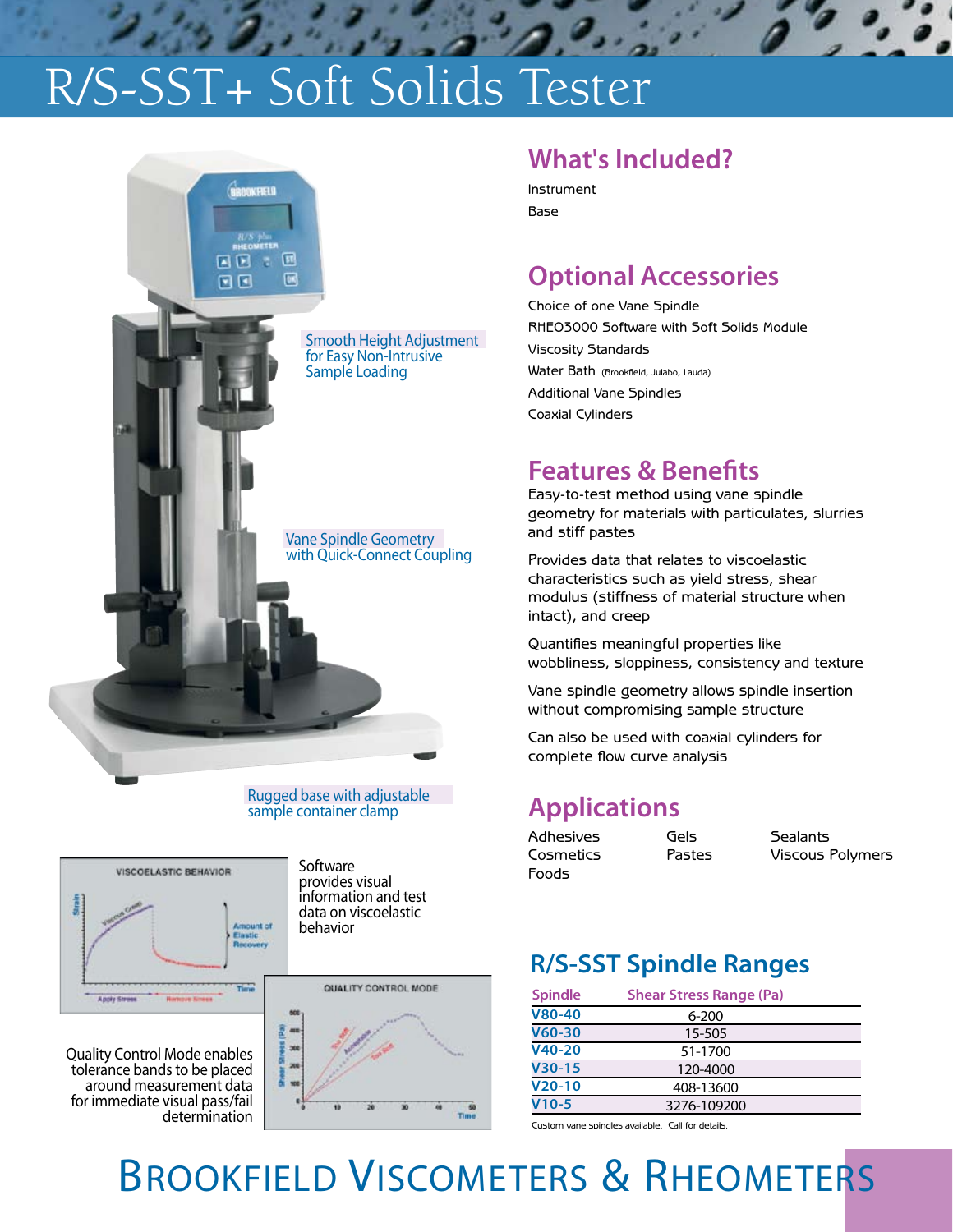## R/S-CPS+ Rheometer



Quick and easy Cone–Plate and Plate–Plate Gap Setting

Quick Connect Coupling for rapid spindle attachment



Peltier Heater/ Cooler Power Supply (supplied with P1 and P2 temperature control options)

#### **What's Included?**

Instrument Base

 $2.774$ 

#### **Optional Accessories**

Choice of Spindle Geometries RHEO3000 Software Viscosity Standards Additional Spindles Water Bath (Brookfield, Julabo, Lauda) Solvent Trap Thermal Barrier\*

\*two part chamber provides thermal isolation of the measurement zone

#### **Temperature Control Options**

| Model             | <b>Temperature</b>                           |
|-------------------|----------------------------------------------|
| <b>Bath</b>       | -20° to 250°C (depends on bath capabilities) |
| <b>Peltier P1</b> | $0^\circ$ to 135 $^\circ$ C                  |
| <b>Peltier P2</b> | 20 $\degree$ to 180 $\degree$ C              |
| <b>Electronic</b> | 50° to 250°C                                 |

Thermo Barrier (Part No. RSTRAPS) is designed to reduce the effects of heat transfer from sample area to the environment.



Choice of several cone spindles and plate spindles accommodates all sample types and viscosity measurement requirements. Plate spindles are used for highly-filled or very viscous samples.



Solvent Trap (Part No. RSTRAP) encloses the sample environment with a liquid seal to reduce solvent loss.

### **Applications**

Adhesives Gels Pastes Cosmetics Paints Putties Creams

Coatings Inks Personal Care

#### **Features & Benefits**

Cone/plate geometry provides accurate shear rate control for absolute viscosity measurements.

Very small sample size permits rapid test set up and clean up.

Rapid temperature control of plate with Peltier option provides quick profiling of viscosity vs. temperature